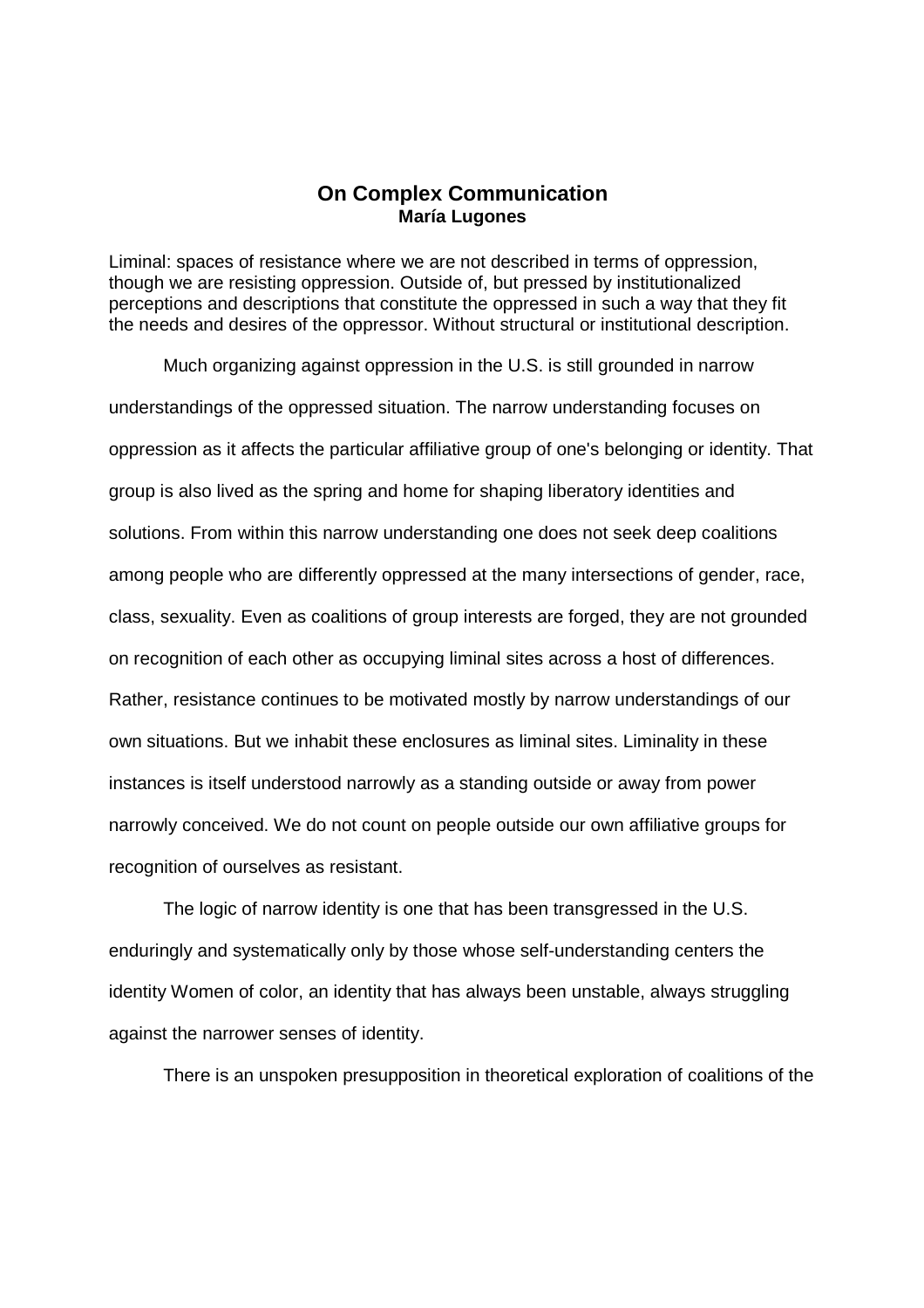oppressed that if we only could meet each other in a liminal space outside of the hardenings and crystallizations of structure, a space marked by transgression, a standing outside of the bourgeois public, away from power in its dominating face, then we would be semiotically transparent to each other. Here I am exploring that presupposition, what I think is true in it and what is not: the extent to which liminality is both a communicative opening and a communicative impasse. I begin to articulate the exercise of complex communication that will provide a way out of the impasse. Humberto Maturana's work suggests to me that an openness to the interlocutors as real--rather than a shared vocabulary--is a central condition for communication. Real, that is not a figment of my imagination nor as completely foreign. The sense of coalition that is possible in this way out I have in mind is a demanding one. It contrasts with the temporary, epistemically shallow sense of coalition based on coincidence of interests.

I have explored elsewhere the attractions and dangers of narrow identity. I do not see enough theorists, activists, and popular educators devoted to this question of barriers to coalition, in particular, the communicative side of the issue. I think that lack is due to this presupposition that liminality gets rid of the communicative problems.

The presupposition is backed up by a sense that in the limen, to the extent that we lie outside structural descriptions, we are neither in the presence of power nor related to each other in terms of power. Since it is domination that creates barriers to intelligibility, then when we are conceptually outside domination, all barriers to intelligibility are gone. This is, I think, a familiar and important argument. It is, in many ways, a separatist argument. The problem with this version of the argument, is that none of us really gets to occupy a liminal space that is so barely described. We need to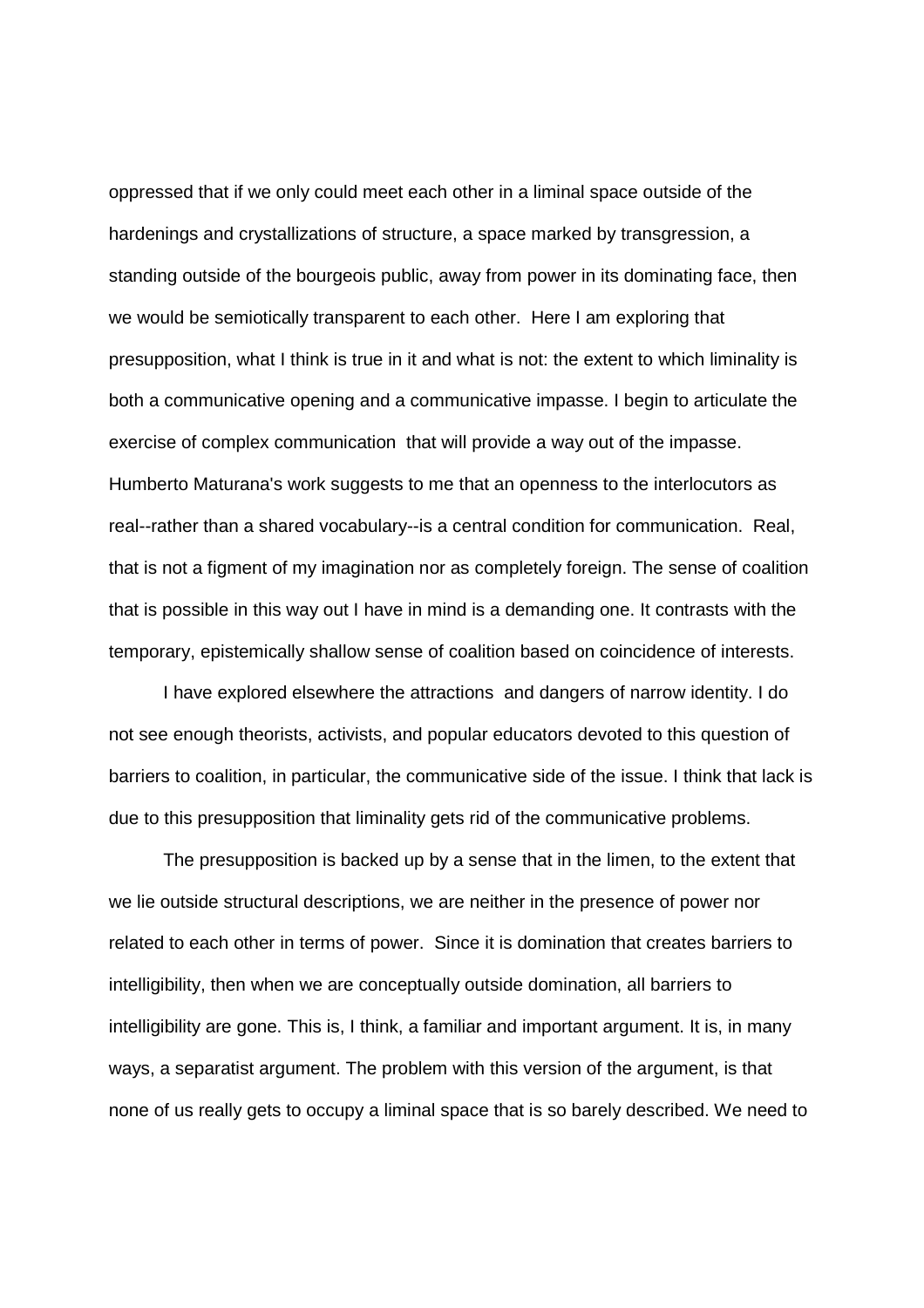add to the conceptual shift from domination both the spatiality and historicity of the journey that leads us to a limen. Once we understand the journey, we can move away from a bare liminal description of ourselves and others.

What constitutes a bare liminal description as both bare and liminal is that in it weBthe oppressed, whether as subordinate or cast out -- are neither caught, nor reduced, our agency and subjectivity not erased by power. That is, to place ourselves in the limen, in a borderland, is to conceive of Aourselves@ as not exhausted by domination. But this is not quite a description. It is an abstract gesture. We do not really get to conceive ourselves, selves that must be dramatically different from ourselves as produced by domination. We cannot do so because the ingredients for the description do not arise from the conceptual shift. Indeed, as liminal we need to engage in a poiesis, a self-construction, an arduous and dangerous process. Ralph Ellison leads us to see how difficult it is for African Americans to leap out of spaces marked over and over by racialized power, or by race as a form of power. The Invisible Man ends up alone, his liminal space a basement, powerfully lit with electricity illegally drawn from the Monopolated Light and Power Co.

Writers of liminality see portals to the limen in particular positive inhabitations of ourselves, positivities we could not have arrived at in the dominator=s cradle. Something about us places us beyond the reach of oppressive, paralyzing, demeaning, reductive descriptions. For some it is the identity lesbian that places us at the limen; for others it is a question of historicized identities, a combination of the construction of homeplaces and of struggling in infrapolitical spaces. For some, it is the capacity for choice, the choice to seek one=s subjectivity against all odds. In each of these journeys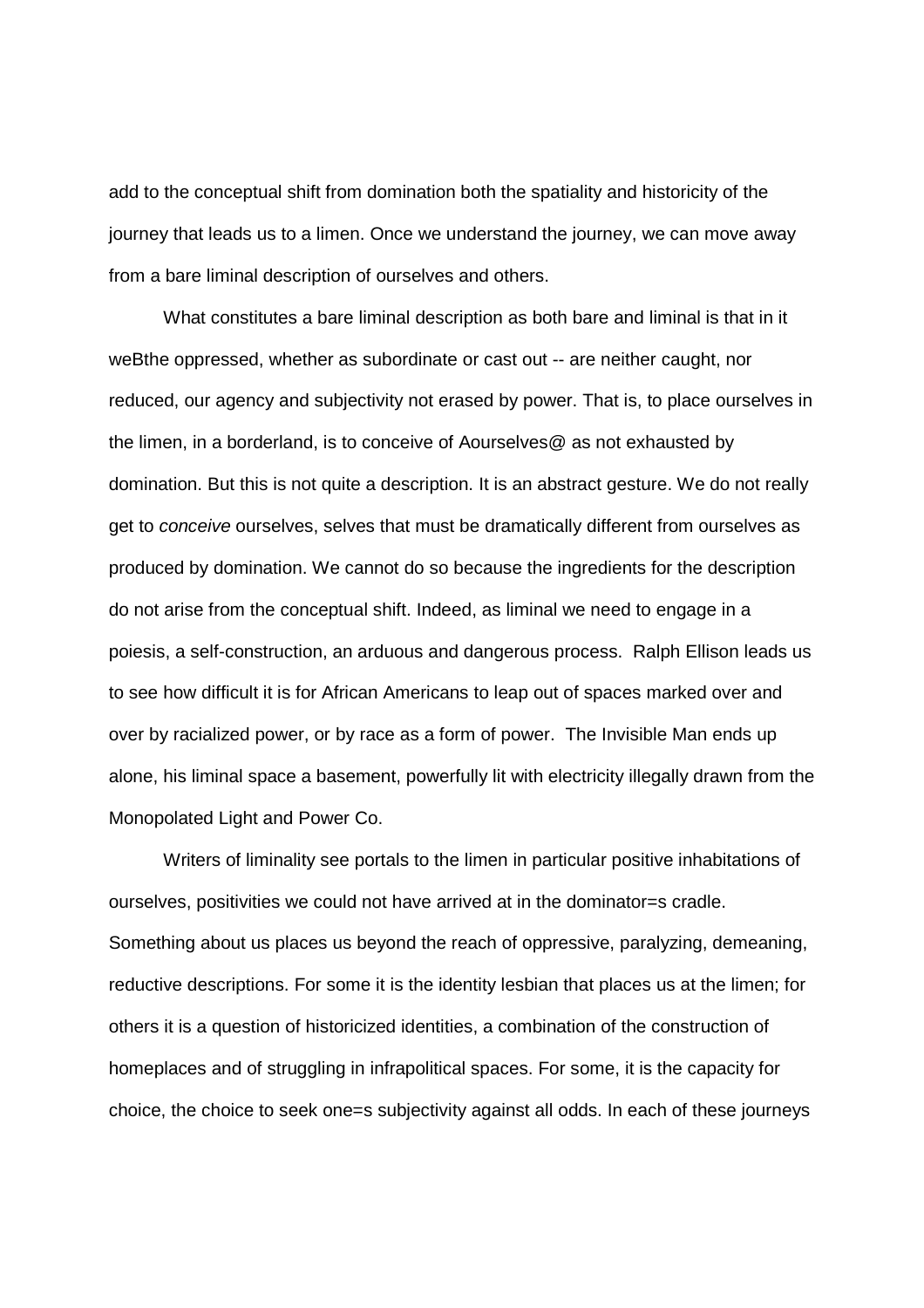the key that opens the door to the limen is not resistance to oppression per se, but rather resistance to particular forms of it at particular times in particular spaces. The spatialities and times of liminality are particular. Since our journeys to the limen are different, often at odds, often in great tension given that we are among each others= oppressors, the freeing spaces where we attempt to chisel our own faces are not readily accessible to each other.

We can, and many of us, do take the stance of being against all oppression. We may then be tempted to say that we inhabit the limen, one that is both the result of and constituted by our placing ourselves against all oppression, not just the oppressor outside of us but also the oppressor in ourselves. Theorists of coalition recognize that it is possible to be disloyal to the dominator in one self as well as the dominated. It is possible to stand against all oppression. But if this is a conceptual move, it will not do. We can read it as either describing a direction to be struggled for or an accomplishment. In either case we cannot presuppose the journey across liminal sites that constitutes the liminal coalitional space. The move that by standing against all oppression we get to inhabit the limen, is one that makes the communicative presupposition. The negotiation of communicative difficulties is occluded rather than resolved. A coalitional limen or borderlands is one that is achieved and the achievement is both intercommunal and communicative. The communication in question is complex. We need to focus on the negotiation of communicative difficulties and on the characteristics of the liminal that make that negotiation possible. A coalitional limen is not something we get to by presupposing that the liminal site is empty of all power. Our focus is indeed how to accomplish a coalitional limen.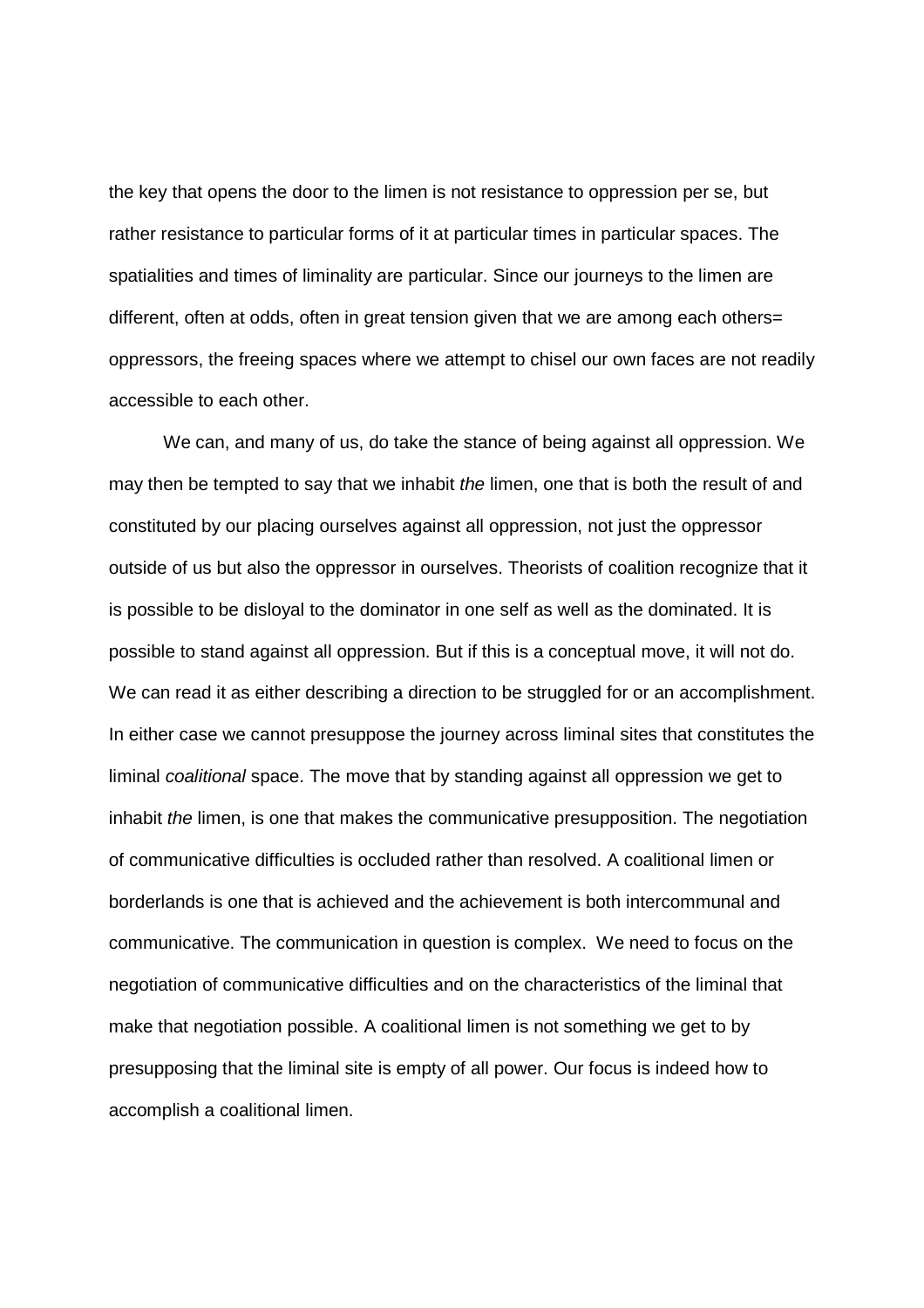So, what is it about this presupposition that makes sense? The presupposition, again, is that in the liminal, borderdwelling situation, the oppressed will understand each other even though their struggles against various forms of oppression has mostly led them to look inward, to their group of narrow resistant identity. Liminality necessitates some level of awareness of domination and of resistance to dominationBat least a praxical not necessarily articulate level, that is one that informs action. This accompanies the sense of self as an active subject that marks the inhabitation of the limen. Domination constructs the oppressed subject as either invisible, not within the bounds of normalcy (i.e. without structural description or one as insane or deviant), as inferior or as threatening because not ruled from within by modern rationality. At the same time, many oppressed people stand against oppression socially within circles of recognition of oppression: people have a vocabulary for what the oppressor does to the oppressed, a shared wisdom about the shortcomings of the oppressor and the ways in which the oppressor in poised to use power. So, against the oppressive descriptions of reality, all these oppositional constructions by the oppressed create a clear sense of standing in a dual reality, one in which we use double perception and double praxis. One eye sees the oppressed reality, the other sees the resistant one.

 The oppressed as resistant develop knowledge to deal with the oppressive reality. We have maxims to deal with men, for example, that condense the wisdom of women all over the globe, maxims that do not necessarily speak to each other knowingly, but nevertheless recognize that there is more than one reality and that women cross back and forth between them. The same is true of racialized subjects dealing with the huero, the cracker, the white man. In 1873 Wong Sam and Assistants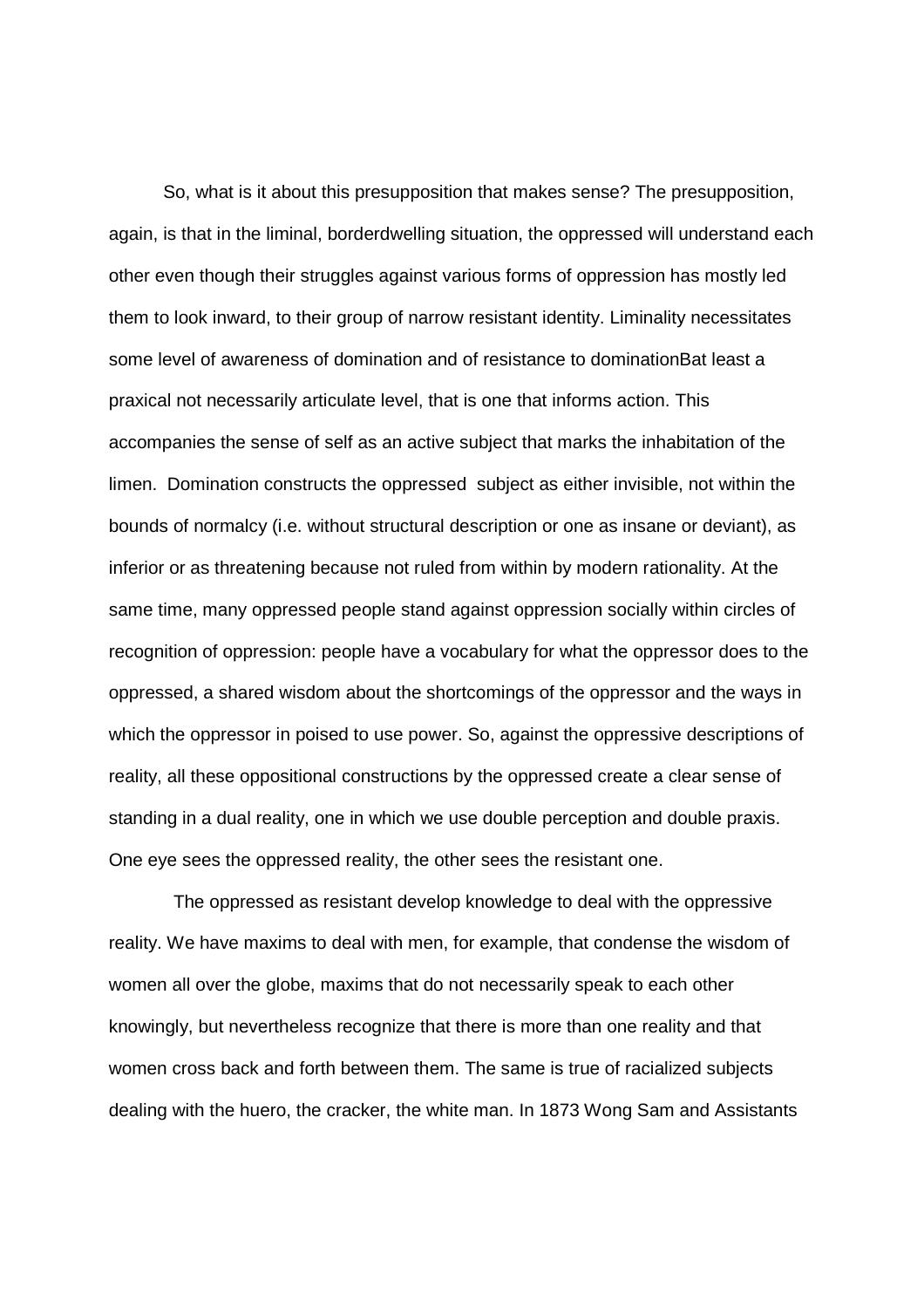complied and got Wells, Fargo to publish a Chinese/English phrase book and to distribute it throughout the West in towns where Chinese immigrants worked. The phrase book Acontained strategies and tactics for business and criminal law, and for dealing with white people in general.@ It contained Asets@ that could be memorized quickly. They were Afun to recite@ and they were Ainternalized by the time a Chinaman had his first experience with a white man.@ Frank Chin advises us to try these phrases out lout and Ait will be instantly apparent that Wong Sam and assistants= tactics and strategies for dealing with the white man=s application of the law do not include submission, acculturation, or assimilation.@ (J.P. Chan, F. Chin, L. Fusao Inada, and S. Wong, 1991, The Big Aiiieeeee!, Meridian) As a person of color in the U.S. you learn these maxims to deal with white supremacy in rather narrow enclaves. So, liminality necessitates at least praxical awareness of our own multiplicity.

We must develop a double vision arrived at through Aworld-@ travel or else we will be zombified by the oppressor=s imaginative construction of us. Multiple consciousness ( Mari Matsuda) or world-travel (Lugones) are methodologies that enable us to shift to the liminal by reading reality as multiple. That we Aworld@-travel does not guarantee that we have a meta-level of consciousness of inhabiting the limen. But nevertheless as we exercise double vision, it is clear to us that this gives us a way of rejecting the reality of the oppressor as true even when we recognize that it rules our lives, even from the inside. To reject it, is not to diminish one=s sense of its power, but it is a call not to consumed by it. It is also a call that many of us hear as a revolutionary call, a call to dismantle oppressive reality. But the inhabitation of the limen is not a revolutionary move, it is rather a preparation, a creative preparation. The creation of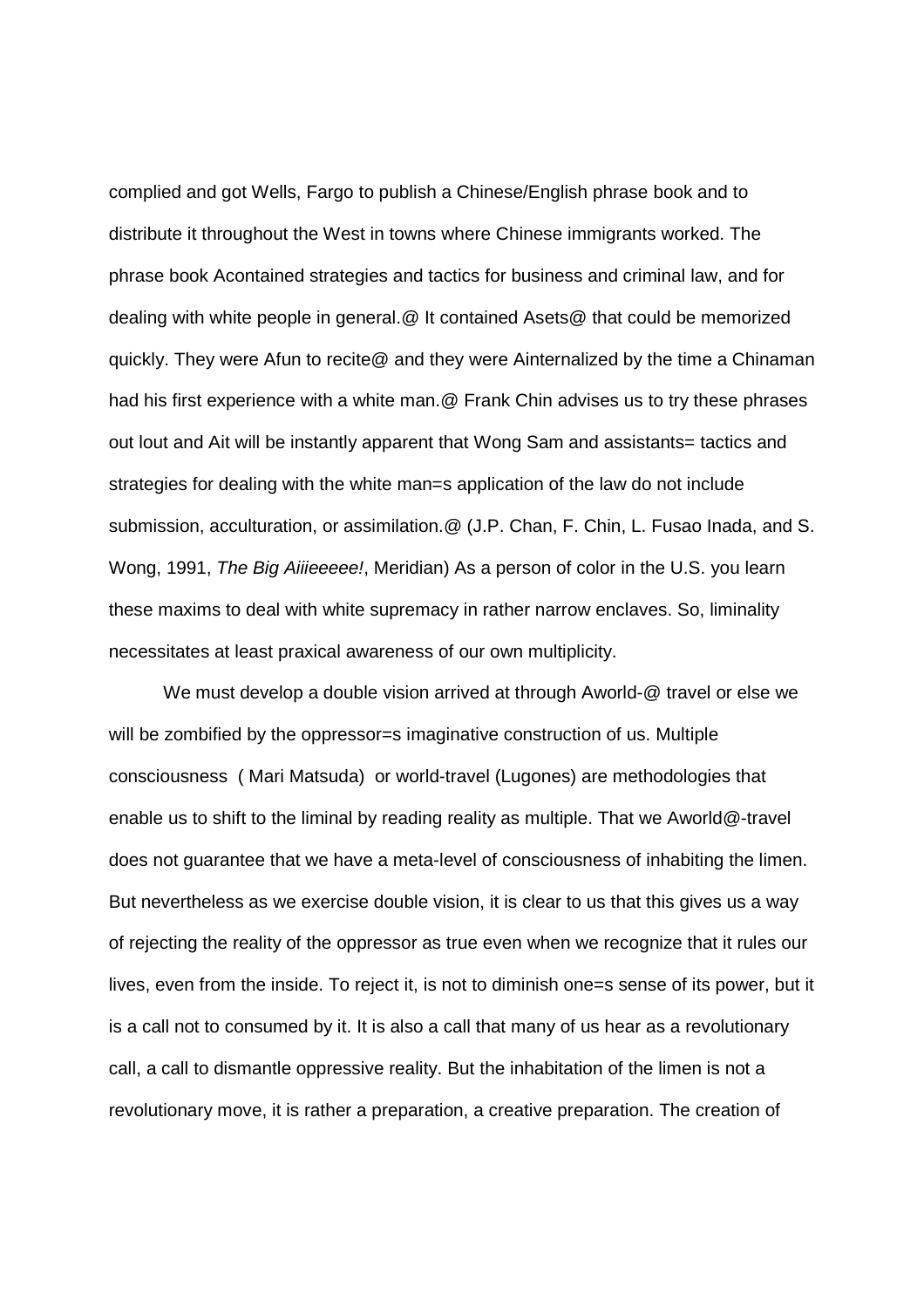liminal spaces involves this going back and forth from domination, negotiating that movement so as to maximize our freedom in an unfree situation. All of this, so far, is not about coalition but about reconstituting oneself as active. But it is here, that we should see the need for coalition: a loving connection towards liberation.

So what is there that is plausible about the presupposition that if I stand in the limen with others we will be semiotically transparent to each other? Recognition of another as liminal, as standing in a borderlands, is a necessary condition for reading their words and gestures differently. If I think you are in a limen, I will know that, at least some of the time, you do not mean what you say but something else. Sometimes, it is the form of what you say that conveys most of the meaning, a form in sharp contrast with the dominant mainstream. But it is not a question merely of the meaning of words. To understand that you are in a limen, is to understand that you are not what you are within structure. It is to know that you have ways of living in disruption of domination. That is, in my mind, a very good beginning towards understanding your liminal world. So, though it is not true that if we stand together in the limen we will understand each other, we can make the weaker claim that if we recognize each other as occupying liminal sites, then we will have a disposition to read each other away from structural, dominant, meaning or good reason to do so as oppressed peoples. What we need then is both to be able recognize liminality and to go from recognition to a deciphering of resistant codes.

## **Concrete journeys into the limen**

Gloria Anzaldúa makes the presupposition in its stronger, communicative transparency sense in Borderlands/La Frontera. She describes the borderlands as a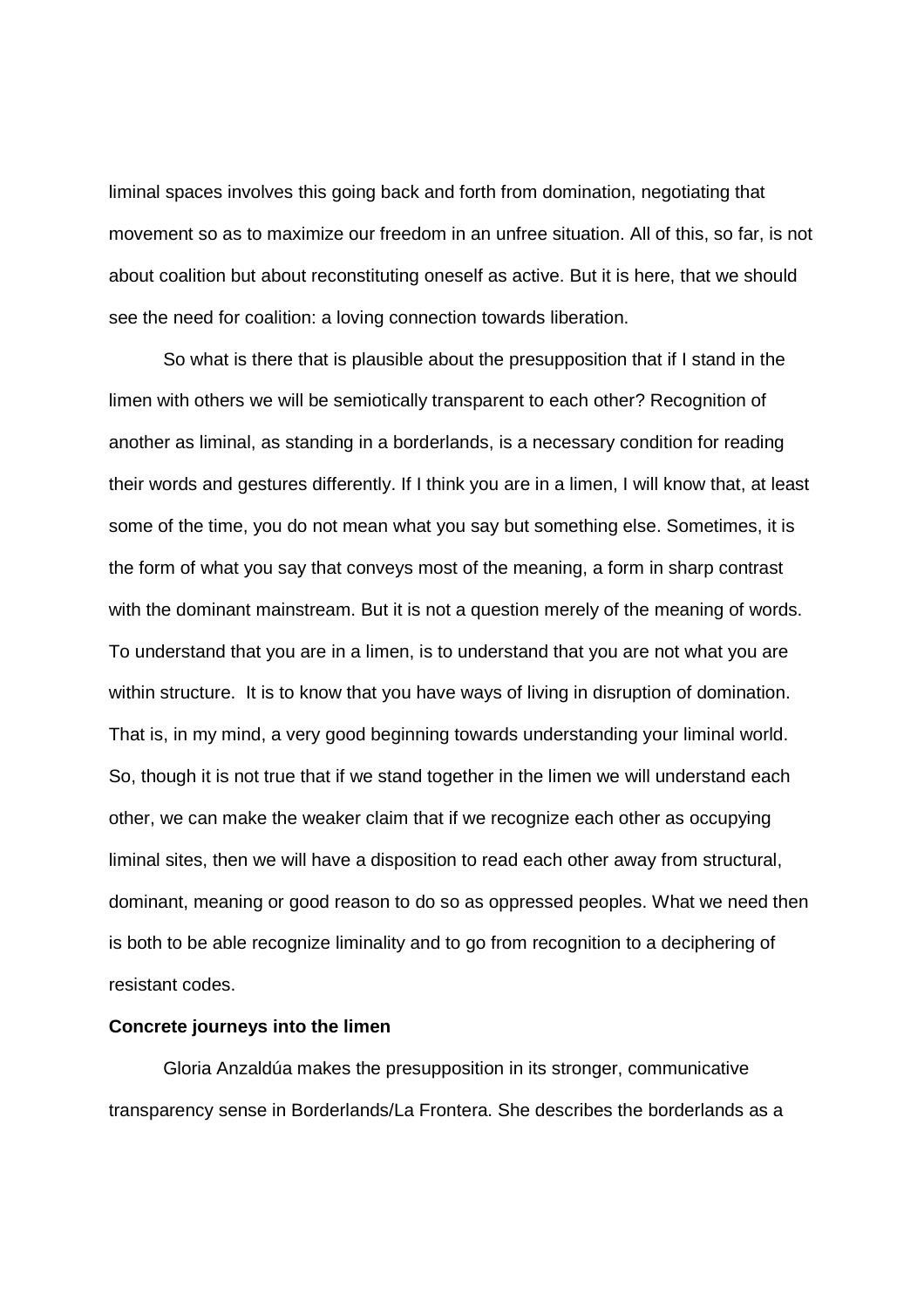vague and undetermined space. She tells us that this region is inhabited by all of those who cross over the confines of the normal. She leaves us with a sense that so barely described, the atravezados/as, will understand each other. But she does not pursue the matter. Rather, she describes one journey to the Borderlands, her own, very specifically. The materiality and spatiality of this borderland is superimposed on to the US/Mexican border, and is constituted as a rejection of both terms of the divide. The borderland as constituted conceptually by Anzaldúa is a rejection of dichotomies and of the dichotomizing impulse that constitutes the border, the split. Even the rejection of dichotomizing, that is the limen in its conceptual sense, is historicized since she connects it to the historical conquests of 1492 and 1848. The dichotomizing impulse is associated by her rather tightly with European modernity.

 But the limen, the borderlands is also constituted culturally and historically in Anzaldúa as a recovery of memory: she writes in tlitlli tlapalli, in the red and black ink. Her writing is image-full, pictographic. It is a writing of stories that are not textual. They are acts encapsulated in time. She writes not in the sense of interpreting or representing the world. Rather, just like the tlamatinime, the Mexica wise men, she enacts, performs, lively creations and recreations, recreations of her own self. These are in the world, but they are in the liminal world, the space in between structural descriptions. Given the structural descriptions, she is a subordinate being, absent of responsibility. Her storytelling is the mechanism to enter the borderlands. She is both *tlacuilo* and tlamatinime. In her description we see two steps that in her personal case are deeply intertwined, but they are left abstract in the case of other atravezados: On the one hand, the limen is understood not just as an outside of power but outside that particular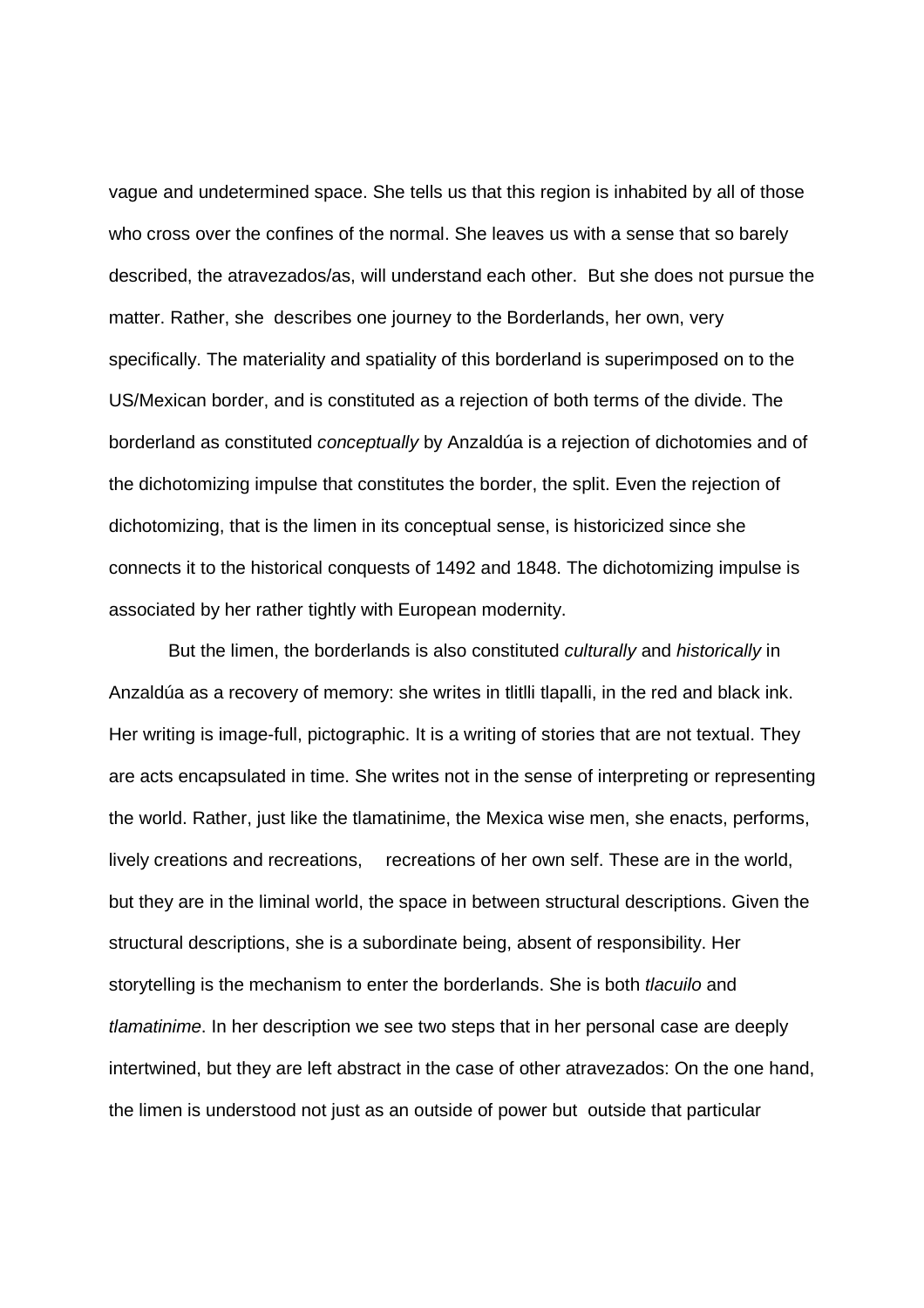version of power that dichotomized subject/object, male/female, reason/passion, nurturance/desire. This I understand as the conceptual move. But then the limen is wrought from her own hands, from a deep creative impulse that sees in her collective memory as a Chicana a fountain for a poiesis that is against the grain of modern power.

So, in her case, her own claim that we will meet in the borderlands, all of us who cross over the confines of the normal, succeeds in preparing one aspect of this terrain: the liminal as non-dichotomized. The bare description includes Abeyond the confines of the normal@ and not governed by dichotomies. These are of course, tightly connected in her work. But we only understand fully, the embodied history, the materiality, the richness of description in the particular, highly historicized case. She presents us a being highly unfamiliar, herself as the Mezo-American serpent. She introduces her to us in various moments of her continuous re- making. In some of those moments she is open to conversation with the atravezados/as, open to complex communication. The particular openness is expressed as a willingness to traverse each other=s collective memories as not quite separate from each other and as containing the stuff that she may incorporate into her own recreation. The new mestiza is a scavenger of collective memories, memories that she does not see as completely discontinuous with her own. This to me is a very important ingredient of the story. It is the coalitional gesture in her story. It begins to provide an understanding of complex communication.

Anzaldua engages us in thinking about communication in liminal sites. Though I think she makes the presupposition that in the borderlands the atravezados/as are communicatively transparent to each other, the focus of her meditation is not on communication among the atravezados. Rather she communicates to us her own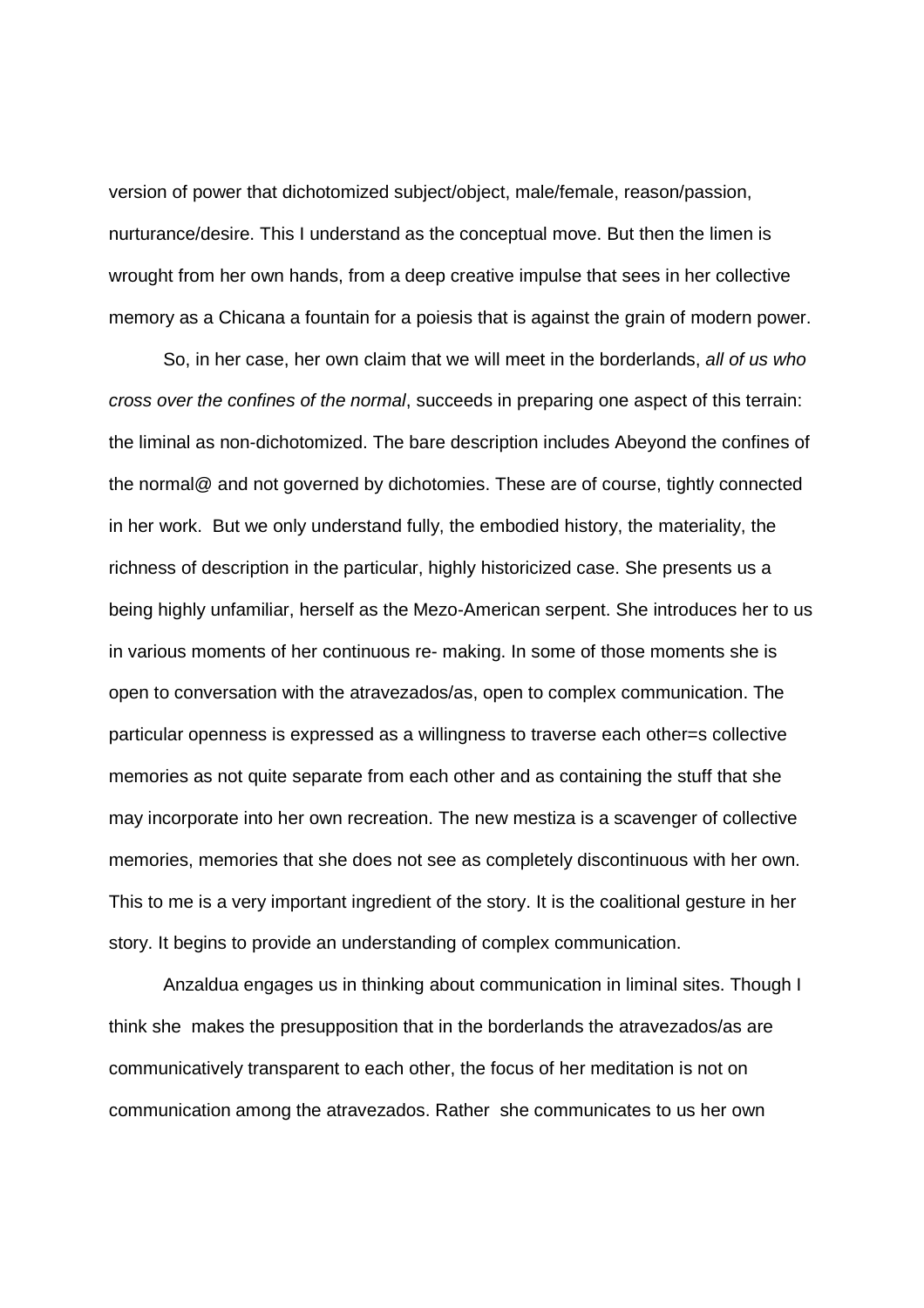journey and her inhabitation of the limen thickly, the whole process of transformation, the way of life. The communication of her own transformation does not make the presupposition of transparency. Rather she offers us her own transformation in a communicative gesture that enacts a complex communication. She signals us a desire for communication by presenting herself as an intercultural interlocutor, one that moves resistantly against the US/Mexico border. She also presents herself as interested in our own disruptions and the memories that have led to them. Or at least she can be taken that way. Keeping that possibility in our ears adds layers to our communication. She accomplishes that by enacting a critique of colonial modernity. The critique is lived as self-transformative. She metamorphoses in front of our eyes. The communication is complex since in asking for a response, it does rule out reduction, translation, assimilation. Understanding her journey requires a significant extension of my own intercultural journey. I see then a coalitional communicative gesture in her story and in her openness to collective memories that back and form the ground for our resistances.

Alfred Arteaga explains the relation between power and intelligibility linguistically in the case of internal colonization. His way of understanding the barriers to intelligibility in contexts of gross imbalances of power is through the logic of monologism. He sees the violent employment of a monologic discourse as common to all conquest and domination of one people by another.(15) Chicano speech and Chicano subjects are rendered alien by the Acentripetal forces of monologism that strive to locate the Self at the center and to locate the Other at the margins. The Other is contained linguistically and spatially, on reservations, in barrios, colonies, far from the centers of the colonizer.@ (Arteaga, An Other Tongue, 1996, Duke,16) As in other forms of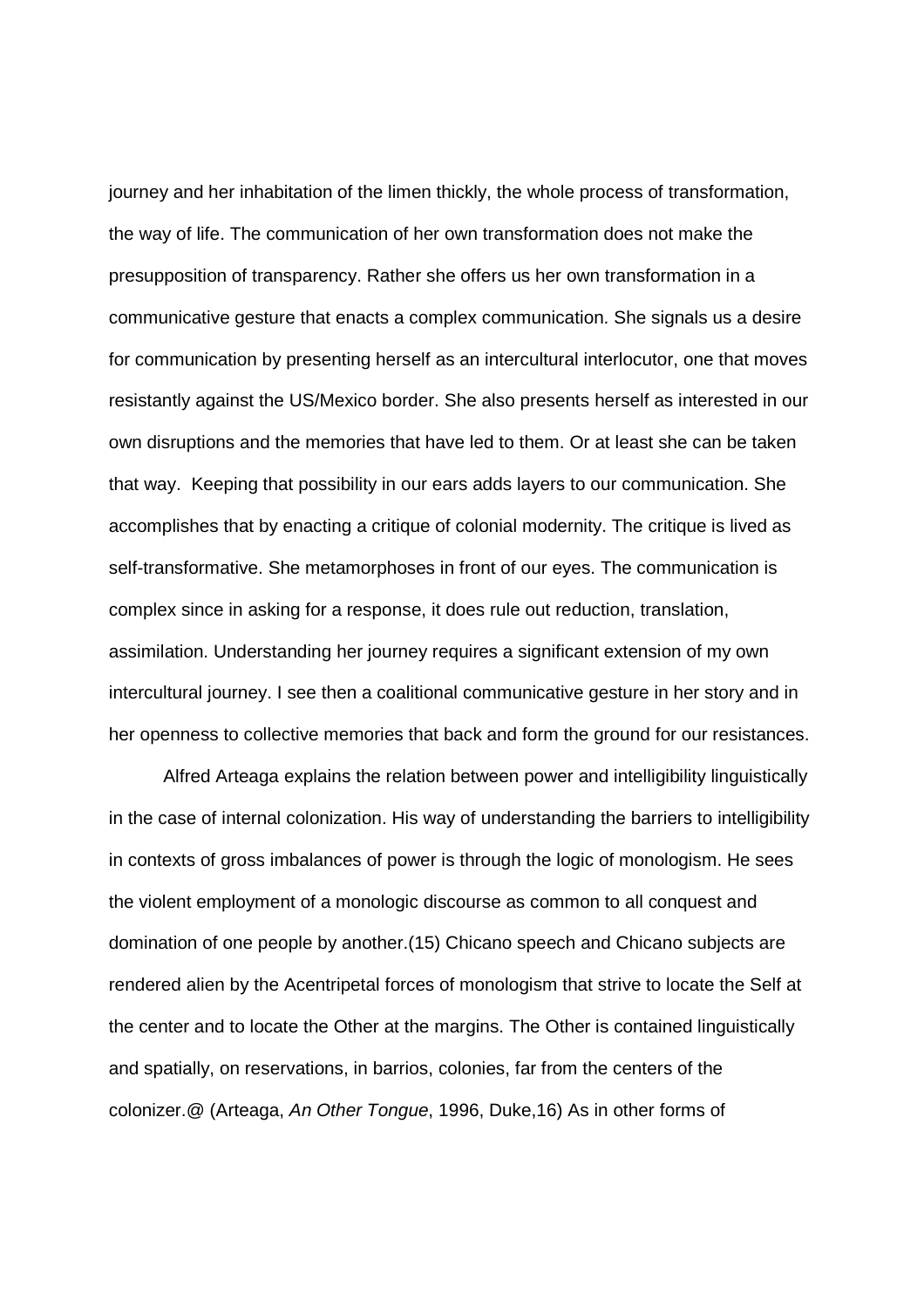construction of barriers to intelligibility through domination, the colonizer=s language and discourse are elevated to the status of arbiter of truth and reality: Athe world comes to be as the authoritative discourse says.@ A Discursive practice functions as the means to order colonial relations and establish the meaning of those relations.@ (16) The communicative situation is complicated by auto-colonization: A The dominant discourse has such authority that it becomes adopted in varying degrees by the colonized subject.@ (16)

The monologism of the colonizer is a way of silencing all contestatory interlocution. There is no place for conversation that includes the colonized tongueBthe one you and I hold in our mouths-- as a centrifugal force altering the society=s language and its map of reality. Thus the Chicana=s resistance is exercised from the outside of a shared linguistic domain. That resistance, that tongue lashing, places her in a borderlands, a limen. As colonized subjects are rendered alien and contained both spatially and linguistically in barrios and reservations, these become liminal sites for the fashioning of intensely contestatory speech. Arteaga understands Chicanismo as a dialogic resistance to a domination that creates barriers to intelligibility. Chicanismo as dialogic resistance disrupts the communicative barrier without necessarily securing intelligibility in any transparent sense. Arteaga portrays the Chicano as an intercultural polyglot. Polyglossia is a form whose logic is intensely dialogic. What is dialogized is the Anglo American monologue.

I think that we can understand the Chicana speaking her intercultural polyglossia from within a limen but transgressing that limen=s limits towards other linguistic domains. Arteaga=s piece does not address the coalitional issue. It is rather narrowly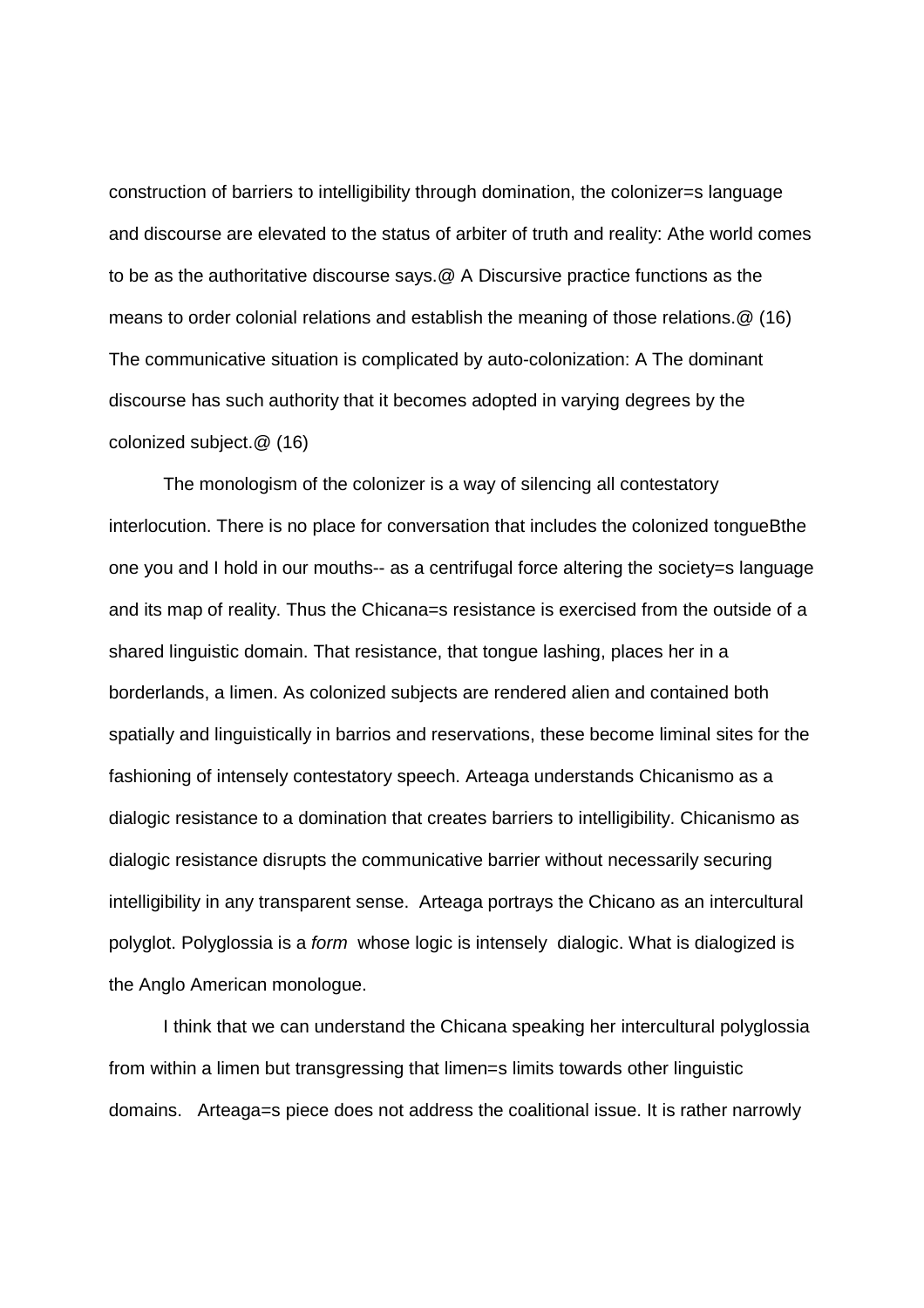focused on the anglo/Chicano/a relation. But his analysis is very suggestive to me, since it immediately suggests this most subversive possibility of meta-communication across liminal sites. The meta-communication hinges on the form of the speech and it calls for, may be even attracts or inspires, a transgressive hearing from within other transgressive enclaves.

We can understand the speech as directed only to disrupting the Anglo American monologue. This is Arteaga=s own understanding, though I think in his case this also involves an inward intercultural intersubjective conversation that takes place in a limen. The vocabulary of liminality is mine. I am wondering about the site of formation of the contestatory discourse. There are then at least two conversations here occurring at one, through one speech act. In one, the intended form of the speech is that of an oppositional address to the colonizer. In the other, the intersubejctive conversation, the form of the speech marks liminality, marks a portal to life lived differently, nonmonologically, interculturally. The form of address in each case is very different.

 One is frankly, aggressively, confrontational in both its form and message. It addresses the colonizer as reducing the colonized through monologue. That address dialogizes the colonizer=s monologue through direct and defiant interpellation, but without an intention of communicating anything other than that disruption. The *message* is about the colonizer but it is directed inward, to the companions in the intercultural dialogue. This form stands defiant of the colonizer=s muting of the communicative possibilities. In the second conversation the speech act is addressed inwardly, intersubjectively, as confrontational to domination. The speaker addresses other intercultural polyglots as jointly fashioning the message and its form and directing it to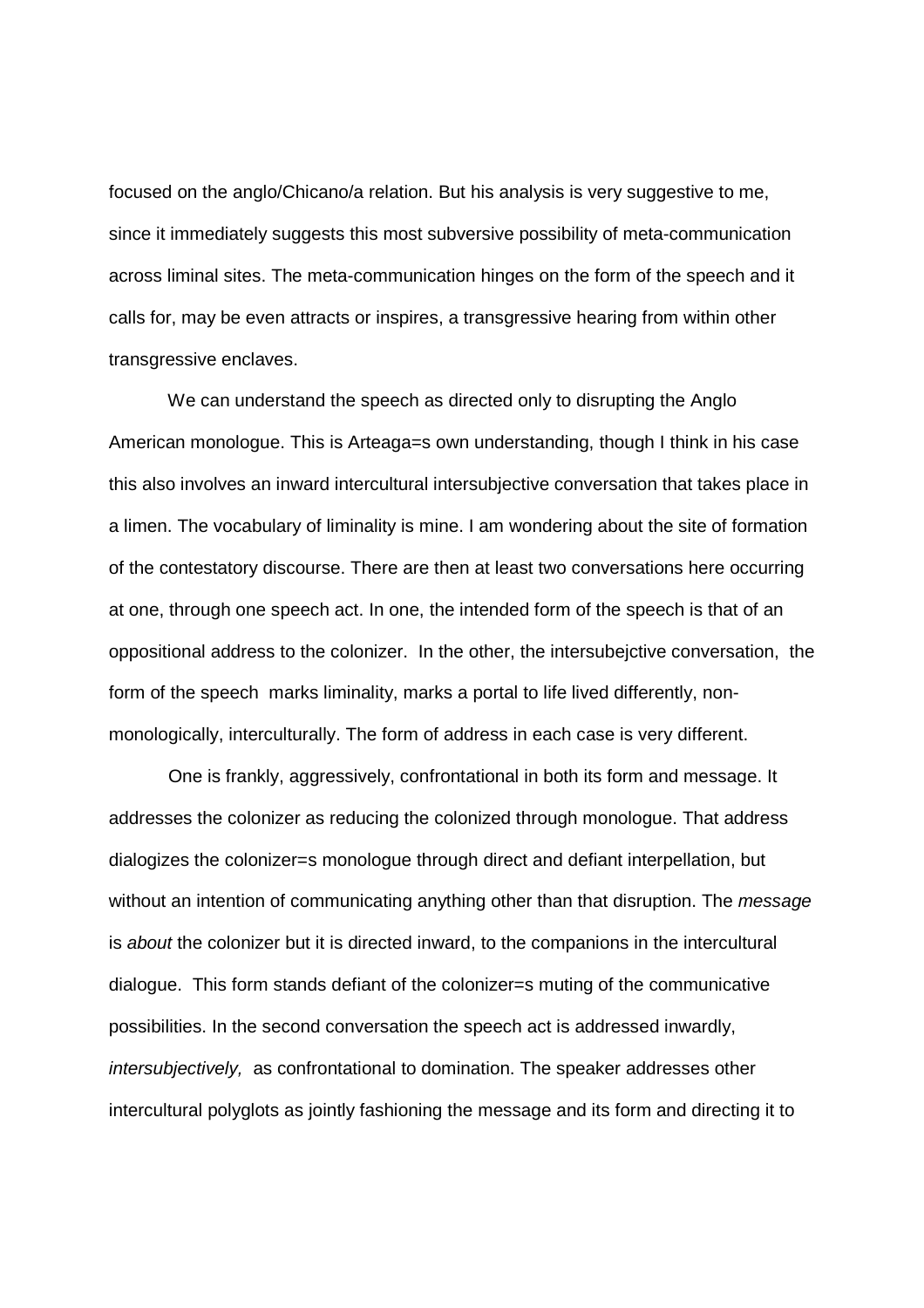the colonizer. We speak to power backed up, grounded, in each other=s meaning. The confrontation is accomplished through a dialogical, collective creation of the particular message and of the particular form of the address. The interlocution is inward in its being forged intersubjectively. But outward in its direction. It comunicates through both form and message. The second conversation, though in a sense it is addressed to power it is still liminal because it is infrapolitical. It is spoken meaningfully and relishing full understanding only among those creating an intercultural dialogic disruption of the angloamerican monologue, one that accompanies the intersubjectivity of narrow identities.

I want to suggest a concomittant third conversation, a third form, a coalitional form also spoken from within this limen. The speech in this case is also powerfully announcing the disruption of monologism through intercultural polyglossia. But it may be both meant for and heard by someone oppressed who is also reduced by the oppressor through monologism but whose resistance arises from other dialogues. It may be meant as inviting by those seeking the disruptions of the monologisms that intersect their own communicative gestures. It may be found inspiring. It is this third form of conversation through one speech act that I am adding to Arteaga= other two. In the coalitional form we communicate to other intercultural resistors something that says A We live among colonizers, lets disrupt the monologism by extending the intercultural polyglossia towards a far more subversive conversation.@ Here it is the form of the speech, its polyglossia, that communicates with other intercultural polyglots and it may be both meant and heard as an invitation to open up, to complicate, the polyglossia.

Yotl recordotl el tonatiuh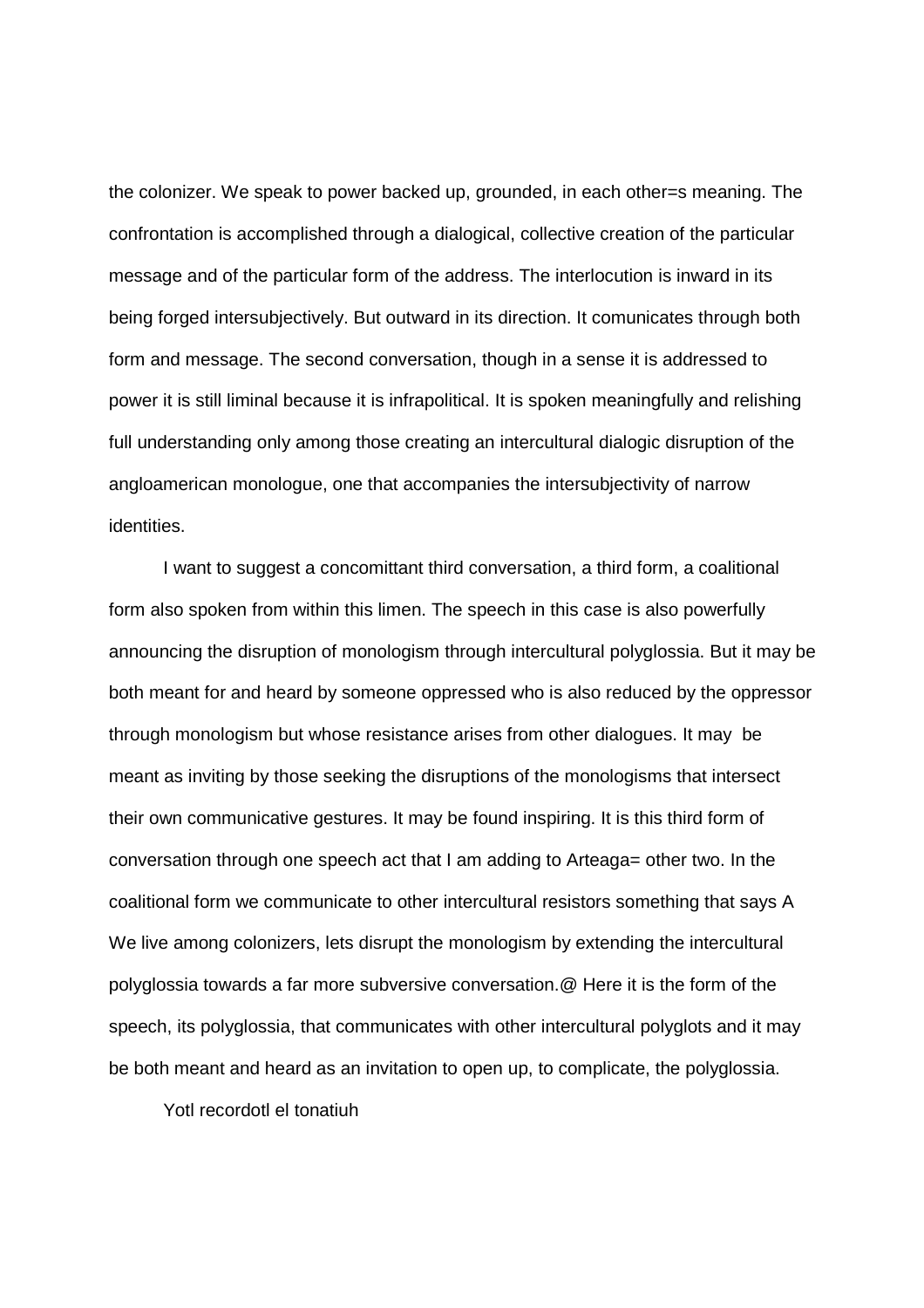en mi boca cochi cihuatl, nahuatl teocalli, my mouth micca por el English e hiriendo mi español, ahora cojo ando en caló pero no hay pedo porque todo se vale con o sin safos.

(Burciaga, Poemas en tres idiomas y caló).

## **Complex communication**

So what is false about the presupposition that in the limen the oppressed will be semiotically transparent to each other? The presupposition is false since there is not one limen where we get to meet as a matter of course as we resist oppression. Rather, the different journeys that we have taken to liminal sites have constituted each limen as a different way of life, not reducible to the other resistant, contestatory ways of life. To assume transparency then is to reproduce the communicative problem imposed by the various forms of power that oppress us. It reproduces the problem since it necessitates unacknowledged reductions, translations, assimilations.

What is true about the presupposition? We know that liminal lives are led and created against the grain of dominating power. If we know that about each other, we have good reason not to assimilate what we hear and see to the oppressor=s meaning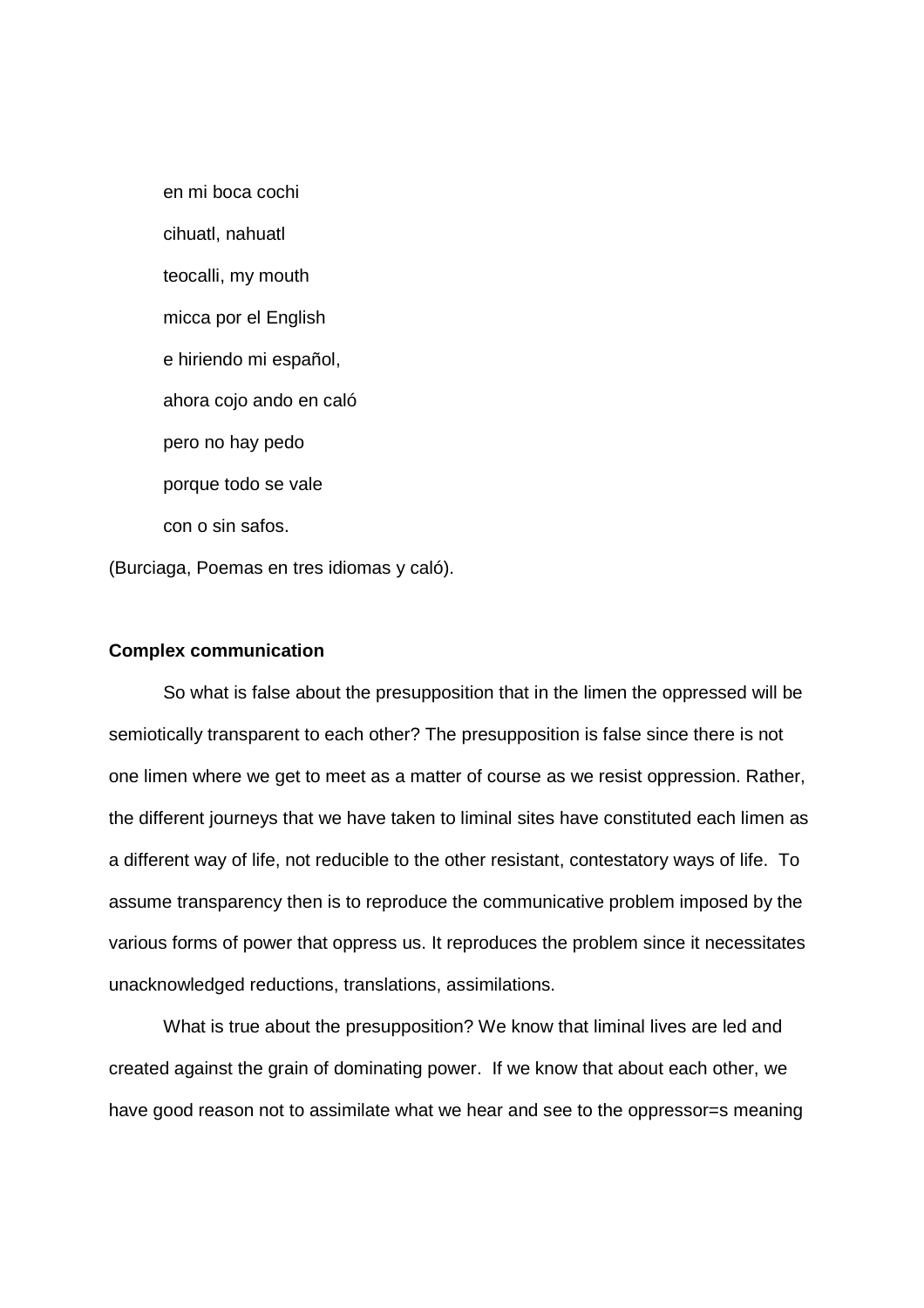or to our own. If we recognize liminality in others and in ourselves and we recognize a need for company and for coalition, then we can decide to enter a conversation with others liminals that is not a liberal conversation. Liberal conversation thrives on transparency and because of that it is monologized. Complex communication thrives on recognition of opacity and on reading opacity not through assimilating the text of others to our own. Rather it is enacted through a change in one=s own vocabulary, one=s sense of self, one=s way of living, in the extension of one=s collective memory, through developing forms of communication that signal disruption of the reduction attempted by the oppressor. Complex communication is creative. In complex communication we create and sement relational identities, meanings that did not precede the encounter, ways of life that transcend nationalisms, root identities, and other simplifications of our imaginations.

Humberto Maturana reads the Tower of Babel in a way that is useful to us at this point. The Christian Holy Book has it that the Tower of Babel was being built so as to reach heaven. The Christian god disrupted that project by disrupting the original, unified language. God produced a division among people by creating linguistic division. Maturana suggests that the introduction of the seventy two languages will not have created the division unless one adds a disposition against understanding each other=s ways of life. It is this disposition, an openness to learn each other=s meaning that we are often lacking and which we need to understand each other in a coalitional limen. As Maturana thinks of language as an act, to language, and he thinks of that act as an aspect of a way of life, we can think of complex communication as occurring among intercultural polyglots who are disposed to understand the peculiarities of each others=